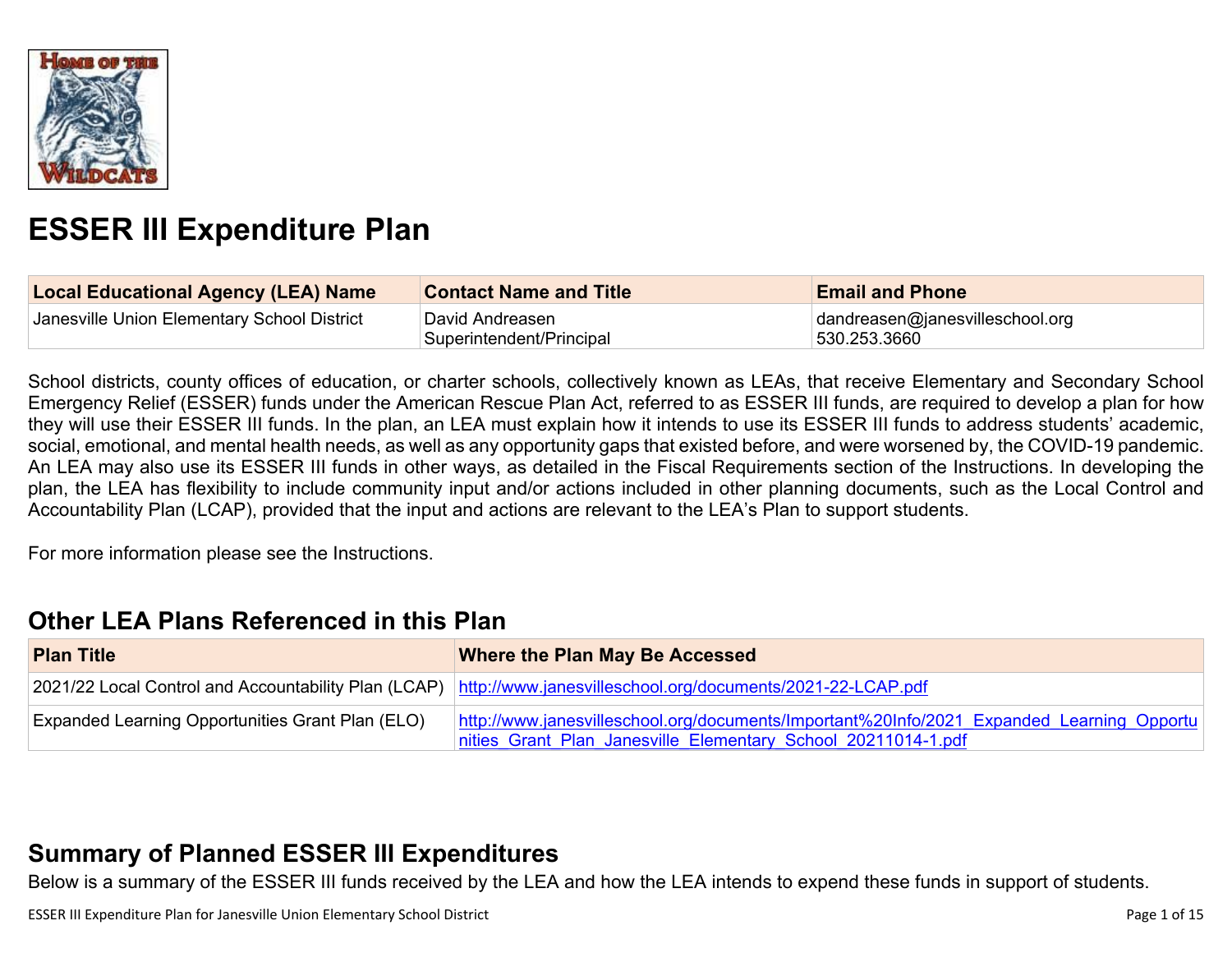#### **Total ESSER III funds received by the LEA**

\$494,201

| <b>Plan Section</b>                                                                      | <b>Total Planned ESSER III</b> |
|------------------------------------------------------------------------------------------|--------------------------------|
| Strategies for Continuous and Safe In-Person Learning                                    | \$62,159                       |
| Addressing Lost Instructional Time (a minimum of 20 percent of the LEAs ESSER III funds) | \$350,000                      |
| Use of Any Remaining Funds                                                               | \$82,042                       |

#### **Total ESSER III funds included in this plan**

\$494,201

### **Community [Engagement](#page-10-0)**

An LEA's decisions about how to use its ESSER III funds will directly impact the students, families, and the local community. The following is a description of how the LEA meaningfully consulted with its community members in determining the prevention and mitigation strategies, strategies to address the academic impact of lost instructional time, and any other strategies or activities to be implemented by the LEA. In developing the plan, the LEA has flexibility to include input received from community members during the development of other LEA Plans, such as the LCAP, provided that the input is relevant to the development of the LEA's ESSER III Expenditure Plan.

For specific requirements, including a list of the community members that an LEA is required to consult with, please see the Community Engagement section of the Instructions.

A description of the efforts made by the LEA to meaningfully consult with its required community members and the opportunities provided by the LEA for public input in the development of the plan.

Janesville Elementary School District facilitated several community engagement events during the 2020-2021 school year and since the 2021/22 school year began to invite feedback from our learning community to inform the development of the Expanded Learning Opportunities Grant Plan and the Local Control Accountability Plan (LCAP), and most currently this ESSER III Expenditure Plan. The platforms used to solicit meaningful feedback include: surveys, in-person and virtual meetings, informal conversations, and student achievement, socio-emotional wellness, attendance and other data analysis to identify students' needs. Community engagement targeted the following stakeholder groups: students, parents/guardians, district administrator, teachers, support staff, and the parents/guardians of students with disabilities, students, including those experiencing homelessness and in foster care.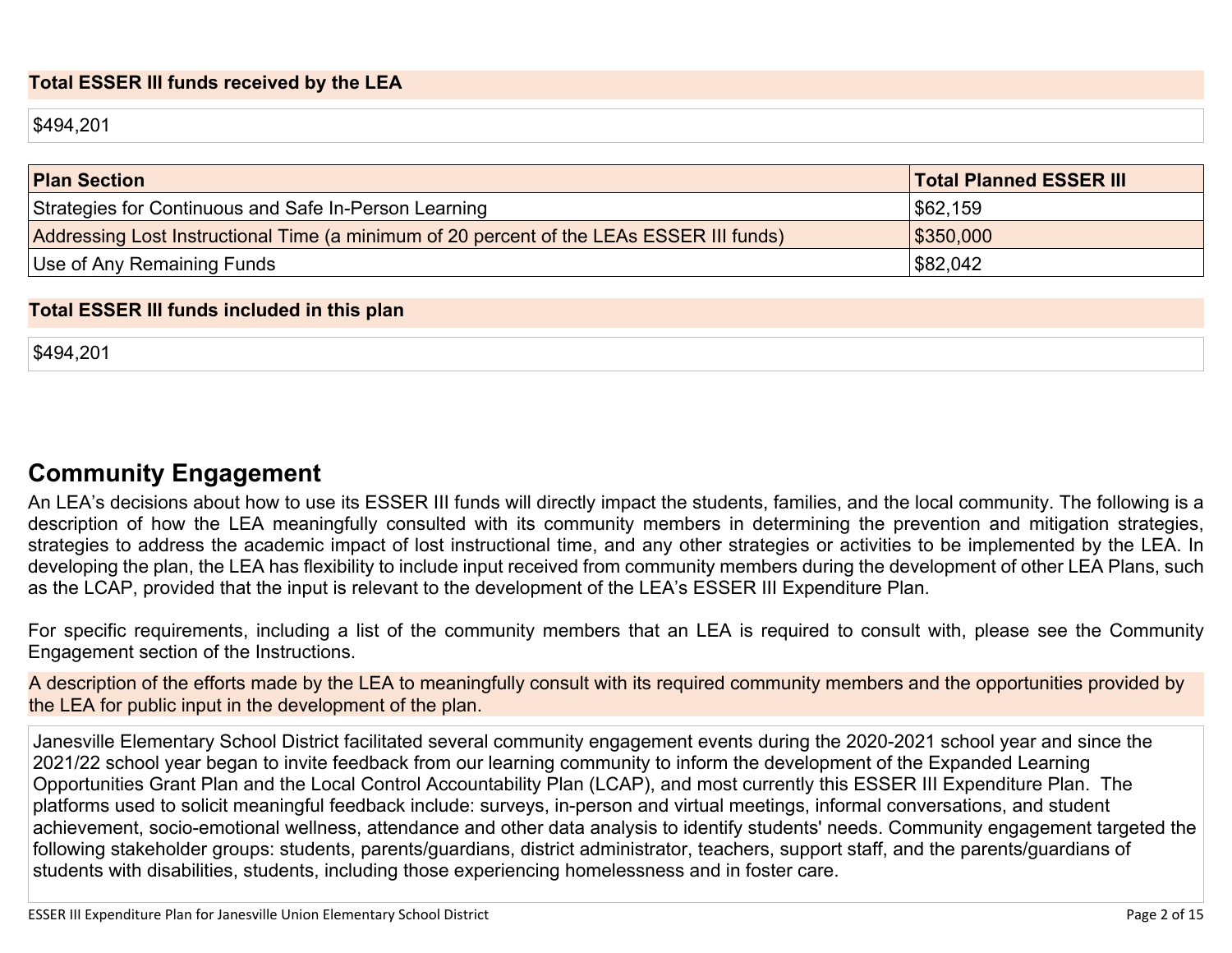Janesville Elementary School District engaged in meaningful consultation with Advocates representing students with disabilities through email and telephone calls during the month of October, 2021. We also engaged in meaningful consultations with representatives of the Susanville Indian Rancheria through email and telephone calls during the month of October, 2021. We evaluated our community and determined that Civil Rights Groups are neither present nor served by the LEA.

Furthermore, at a regularly scheduled Board Meeting held on October 20, 2021, Janesville Elementary School District will include on the agenda a review, public comment, and approval of the ESSER III plan. The draft ESSER III plan was posted on the JUSD website for parents/guardians and staff to provide feedback prior to the October 20 meeting.

A description of how the development of the plan was influenced by community input.

Meaningful input from Janesville Elementary School District's learning community which was collected through the processes described above were incorporated into this and other 2021/22 district plans addressing safe in-person instruction and the impacts that loss of instructional time has had on our students' ongoing academic and social-emotional growth and development. The following priorities emerged and are present in this plan:

Recruitment of classified staff to support classroom instruction

Recruitment of classified staff to support safe in-person instruction

Commitment to in-person learning

Smaller class sizes

Ongoing formative and summative assessment to identify learning gaps and to inform high quality first instruction and interventions through small group support for math and reading

Strong supports for social-emotional wellness and mental health supports for all students

Weekly Facebook/Website updates to keep the JUSD community well-informed

Enrichment opportunities for students to extend their emerging skills beyond core subject

High-quality summer school opportunities

## **Actions and [Expenditures](#page-12-0) to Address Student Needs**

The following is the LEA's plan for using its ESSER III funds to meet students' academic, social, emotional, and mental health needs, as well as how the LEA will address the opportunity gaps that existed before, and were exacerbated by, the COVID-19 pandemic. In developing the plan, the LEA has the flexibility to include actions described in existing plans, including the LCAP and/or Expanded Learning Opportunity (ELO) Grant Plan, to the extent that the action(s) address the requirements of the ESSER III Expenditure Plan.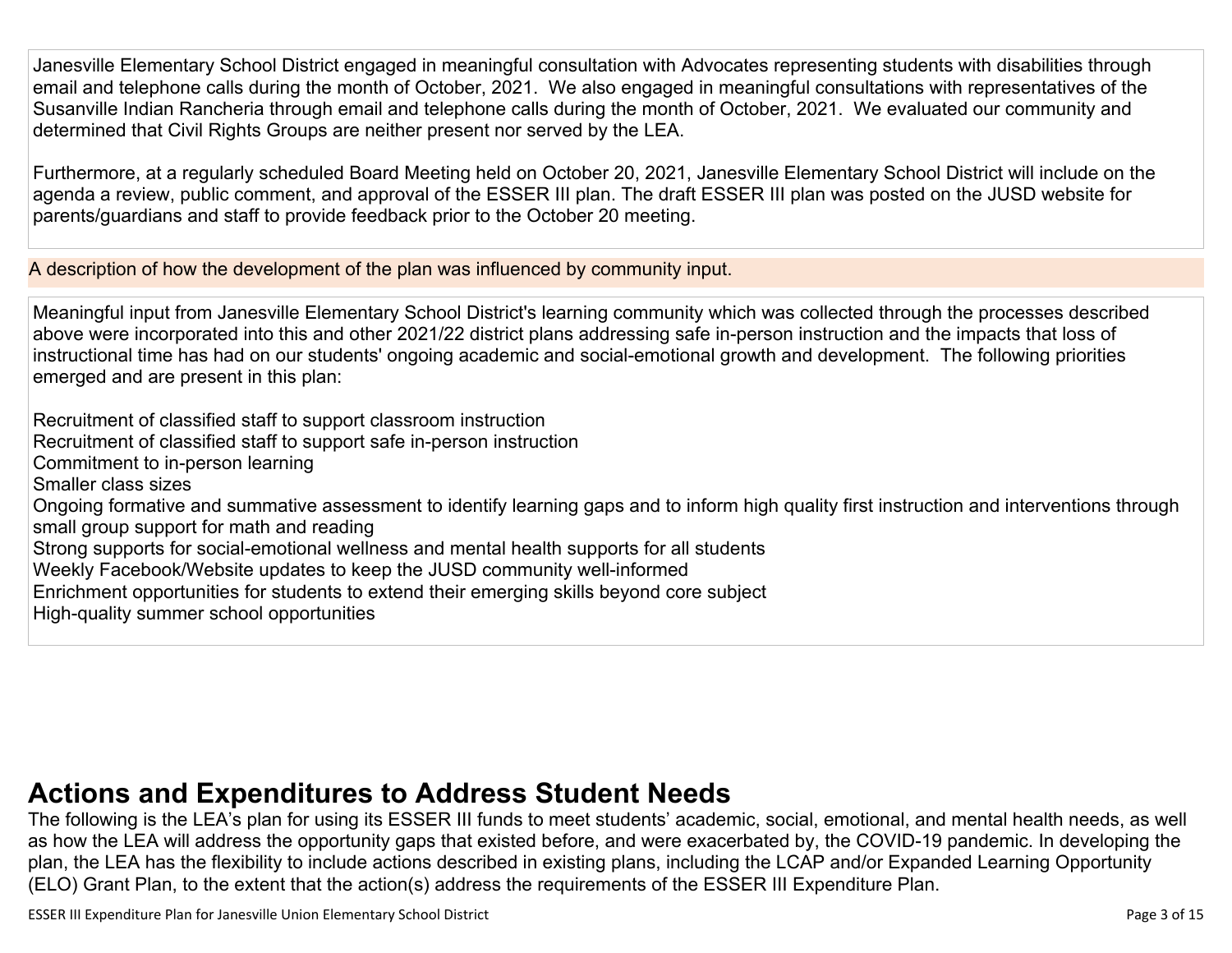For specific requirements, please refer to the Actions and Expenditures to Address Student Needs section of the Instructions.

### **Strategies for [Continuous](#page-12-1) and Safe In-Person Learning**

A description of how the LEA will use funds to continuously and safely operate schools for in-person learning in a way that reduces or prevents the spread of the COVID-19 virus.

#### **Total ESSER III funds being used to implement strategies for continuous and safe in-person learning**

\$62,159

| <b>Plan Alignment (if</b><br>applicable) | <b>Action Title</b>  | <b>Action Description</b>                                                                         | <b>Planned ESSER III</b><br><b>Funded Expenditures</b> |
|------------------------------------------|----------------------|---------------------------------------------------------------------------------------------------|--------------------------------------------------------|
| N/A                                      | Upgraded Ventilation | The District installed upgraded ventilation throughout the<br>entire main building of the school. | \$62,159                                               |

## **Addressing the Impact of Lost [Instructional](#page-13-0) Tim[e](#page-13-0)**

A description of how the LEA will use funds to address the academic impact of lost instructional time.

#### **Total ESSER III funds being used to address the academic impact of lost instructional time**

\$350,000

| <b>Plan Alignment (if</b><br>applicable) | <b>Action Title</b>                                    | <b>Action Description</b>                                                                                                                                                                                                                                                                                                | <b>Planned ESSER III</b><br><b>Funded Expenditures</b> |
|------------------------------------------|--------------------------------------------------------|--------------------------------------------------------------------------------------------------------------------------------------------------------------------------------------------------------------------------------------------------------------------------------------------------------------------------|--------------------------------------------------------|
| $LCAP$ 3.6                               | <b>Expanded Supplemental</b><br>programs and materials | The District purchased 2021/22 licensing of Happy Numbers<br>and Amplified and Teachers Pay Teachers web-based<br>intervention and remediation programs to assist students in<br>addressing the impact of lost instructional time. These<br>licenses will be maintained through the 2022/23 and<br>2023/24 school years. | \$90,000                                               |
| LCAP 1.6                                 | <b>Professional Development</b>                        | The District will invest in Wonders and Expressions<br>Professional Development to support teachers in using<br>adopted texts. The District and teacher leadership team is                                                                                                                                               | \$75,000                                               |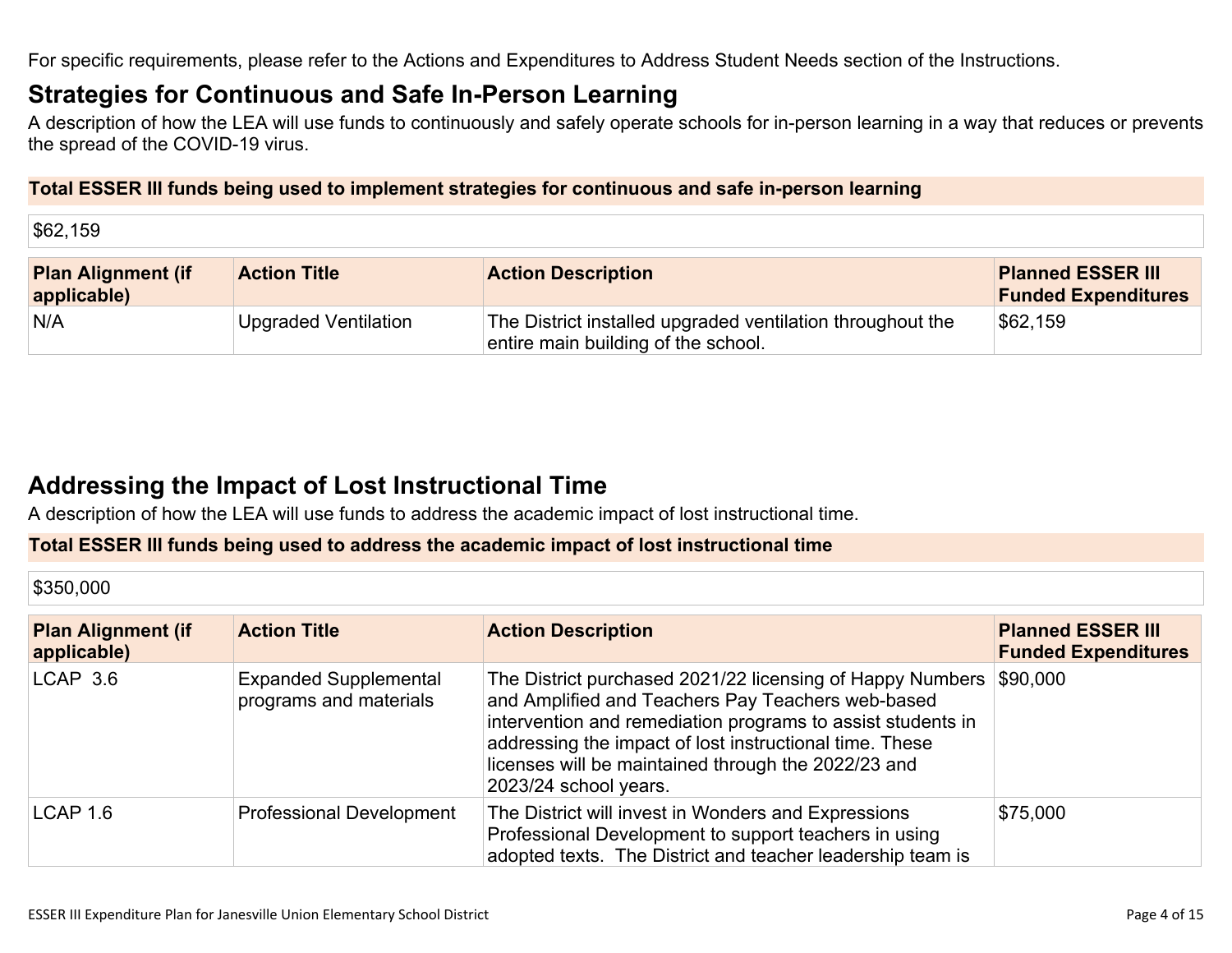| <b>Plan Alignment (if</b><br>applicable) | <b>Action Title</b>                                                                        | <b>Action Description</b>                                                                                                                                                                    | <b>Planned ESSER III</b><br><b>Funded Expenditures</b> |
|------------------------------------------|--------------------------------------------------------------------------------------------|----------------------------------------------------------------------------------------------------------------------------------------------------------------------------------------------|--------------------------------------------------------|
|                                          |                                                                                            | also researching professional development for the<br>instruction of writing skills and early literacy.                                                                                       |                                                        |
| N/A                                      | Hire additional credentialed<br>teacher and<br>paraprofessional to provide<br>intervention | An intervention teacher and an intervention paraprofessional \$185,000<br>will be hired to provide intervention to students with<br>identified learning gaps English Language Arts and Math. |                                                        |

## **Use of Any [Remaining](#page-13-1) Fund[s](#page-13-1)**

A description of the how the LEA will use any remaining ESSER III funds, as applicable.

#### **Total ESSER III funds being used to implement additional actions**

| \$82,042                                 |                                    |                                                                                                                    |                                                        |
|------------------------------------------|------------------------------------|--------------------------------------------------------------------------------------------------------------------|--------------------------------------------------------|
| <b>Plan Alignment (if</b><br>applicable) | <b>Action Title</b>                | <b>Action Description</b>                                                                                          | <b>Planned ESSER III</b><br><b>Funded Expenditures</b> |
| N/A                                      | Classroom and library<br>furniture | The District will purchase classroom and library furniture to<br>provide a safe and positive learning environment. | \$82,042                                               |

## **Ensuring [Interventions](#page-13-2) are Addressing Student Need[s](#page-13-2)**

The LEA is required to ensure its interventions will respond to the academic, social, emotional, and mental health needs of all students, and particularly those students most impacted by the COVID–19 pandemic. The following is the LEA's plan for ensuring that the actions and expenditures in the plan are addressing the identified academic, social, emotional, and mental health needs of its students, and particularly those students most impacted by the COVID–19 pandemic.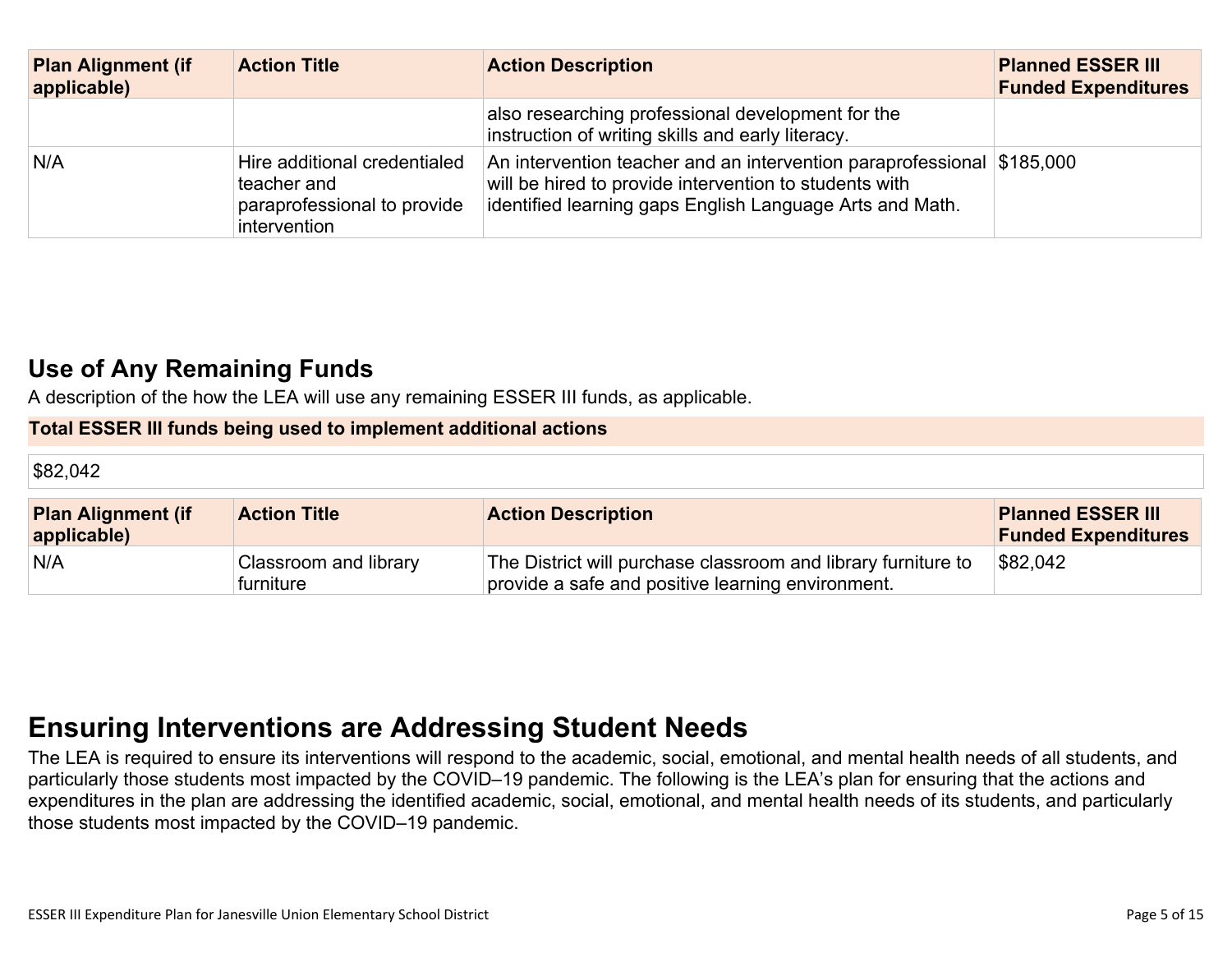| <b>Action Title(s)</b>                                                                                                                           | <b>How Progress will be Monitored</b>                                                                                                                                                                                                                                                                                                                                                                                                                                         | <b>Frequency of Progress Monitoring</b> |
|--------------------------------------------------------------------------------------------------------------------------------------------------|-------------------------------------------------------------------------------------------------------------------------------------------------------------------------------------------------------------------------------------------------------------------------------------------------------------------------------------------------------------------------------------------------------------------------------------------------------------------------------|-----------------------------------------|
| <b>Upgrade Ventilation</b>                                                                                                                       | The desired outcome of this action is to<br>maintain a healthy and safe learning<br>environment so that student and staff absences<br>are mitigated. An evaluation team, comprised of<br>the district Superintendent, Director of<br>Maintenance and Operations and teacher<br>leader will collect and analyze data from the<br>following sources:<br>Schoolwise attendance data<br>Staff attendance data<br>Qualitative observations and feedback<br>from students and staff | Monthly                                 |
| <b>Expanded Supplemental</b><br><b>Programs and Materials</b><br><b>Professional Development</b><br>Intervention Teacher and<br>Paraprofessional | The desired outcome of this action is to close<br>student achievement gaps. An evaluation team,<br>comprised of the district Superintendent,<br>general education teacher leads and special<br>education teacher lead will collect and analyze<br>data from the following sources:<br>• CAASPP student academic<br>assessment data<br>MAP assessment data<br>Other formative assessment data<br>• SST/RTI records                                                             | Monthly                                 |
| <b>Classroom and Library</b><br>Furniture                                                                                                        | The desired outcome of this action is to<br>enhance the student learning environments. An<br>evaluation team, comprised of the district<br>Superintendent, general education teacher<br>leads and paraprofessional leads will conduct a<br>baseline student and staff surveys for the fall,<br>followed by a spring student and staff surveys<br>which will be analyzed in conjunction with<br>student achievement data and student use logs.                                 | Fall and Spring, Annually               |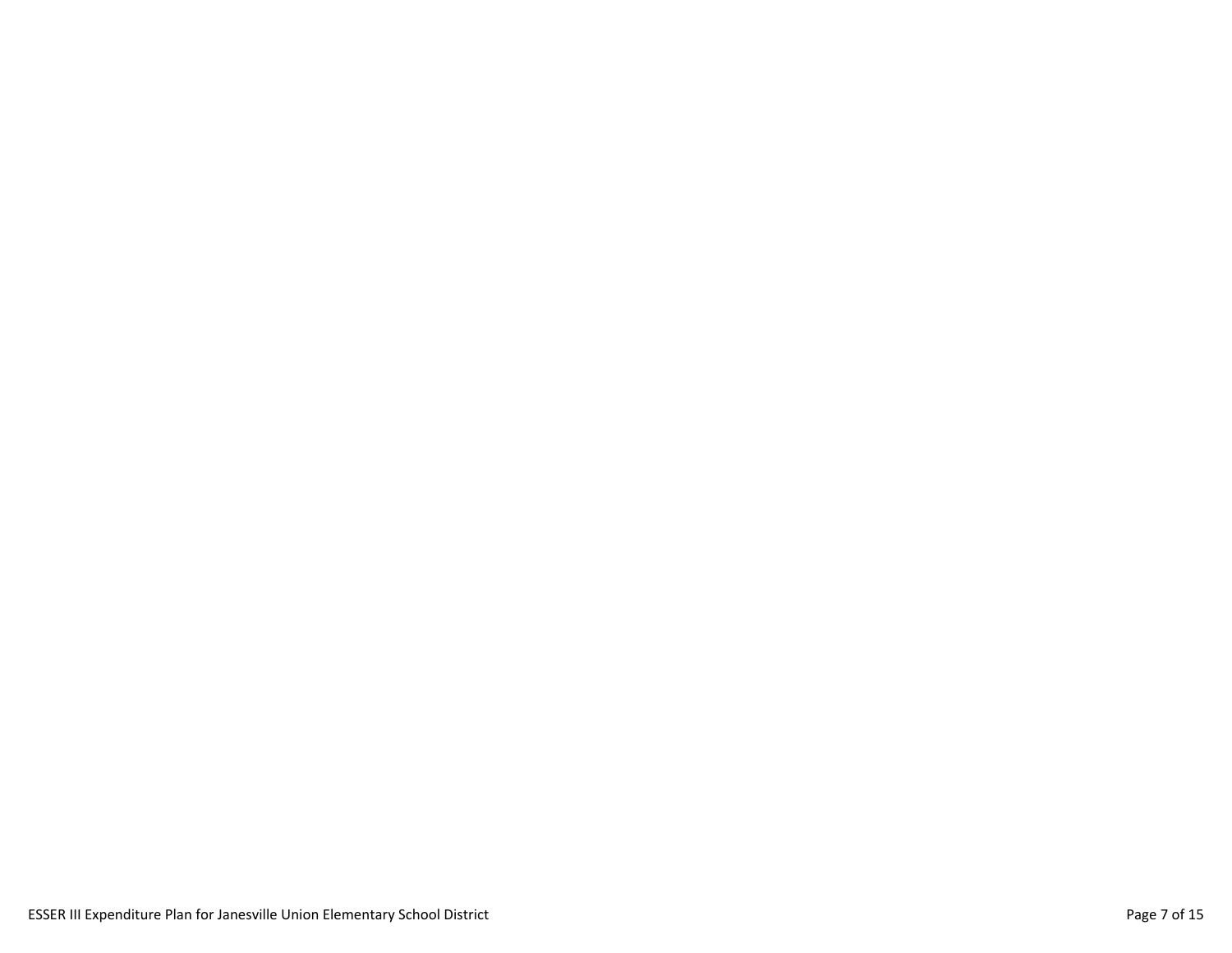## **ESSER III Expenditure Plan Instructions**

#### **Introduction**

School districts, county offices of education (COEs), or charter schools, collectively known as local educational agencies (LEAs), that receive Elementary and Secondary School Emergency Relief (ESSER) funds under the American Rescue Plan (ARP) Act, referred to as ESSER III funds, are required to develop a plan for how they will use ESSER III funds to, at a minimum, address students' academic, social, emotional, and mental health needs, as well as the opportunity gaps that existed before, and were exacerbated by, the COVID-19 pandemic.

The plan must be adopted by the local governing board or body of the LEA at a public meeting on or before October 29, 2021 and must be submitted for review and approval within five days of adoption. A school district must submit its ESSER III Expenditure Plan to its COE for review and approval; a COE must submit its plan to the California Department of Education for review and approval. A charter school must submit its plan to its chartering authority for review and to the COE of the county in which the charter school operates for review and approval.

In addition, consistent with the requirements of the ARP, Volume 86, *Federal Register*, page 21201, April 22, 2021, the ESSER III Expenditure Plan must be:

- Written in an understandable and uniform format;
- Written in a language that parents can understand, to the extent practicable;
	- $\circ$  If it is not practicable to provide written translations to a parent with limited English proficiency, the plan must be orally translated for parents
- Provided in an alternative format to a parent who is an individual with a disability as defined by the Americans with Disabilities Act, upon request; and
- Be made publicly available on the LEA's website.

For additional information regarding ESSER III funding please see the ARP Act Funding web page at <https://www.cde.ca.gov/fg/cr/arpact.asp>.

For technical assistance related to the completion of the ESSER III Expenditure Plan, please contact [EDReliefFunds@cde.ca.gov](mailto:EDReliefFunds@cde.ca.gov).

#### **Fiscal Requirements**

- The LEA must use at least 20 percent (20%) of its ESSER III apportionment for expenditures related to addressing the academic impact of lost instructional time through the implementation of evidence-based interventions, such as summer learning or summer enrichment, extended day, comprehensive afterschool programs, or extended school year programs.
	- o For purposes of this requirement, "evidence-based interventions" include practices or programs that have **evidence** to show that they are effective at producing results and improving outcomes when implemented. This kind of evidence has generally been produced through formal studies and research. There are four tiers, or levels, of evidence:

ESSER III Expenditure Plan for Janesville Union Elementary School District **Page 8 of 15** and the state of 15 and the state Page 8 of 15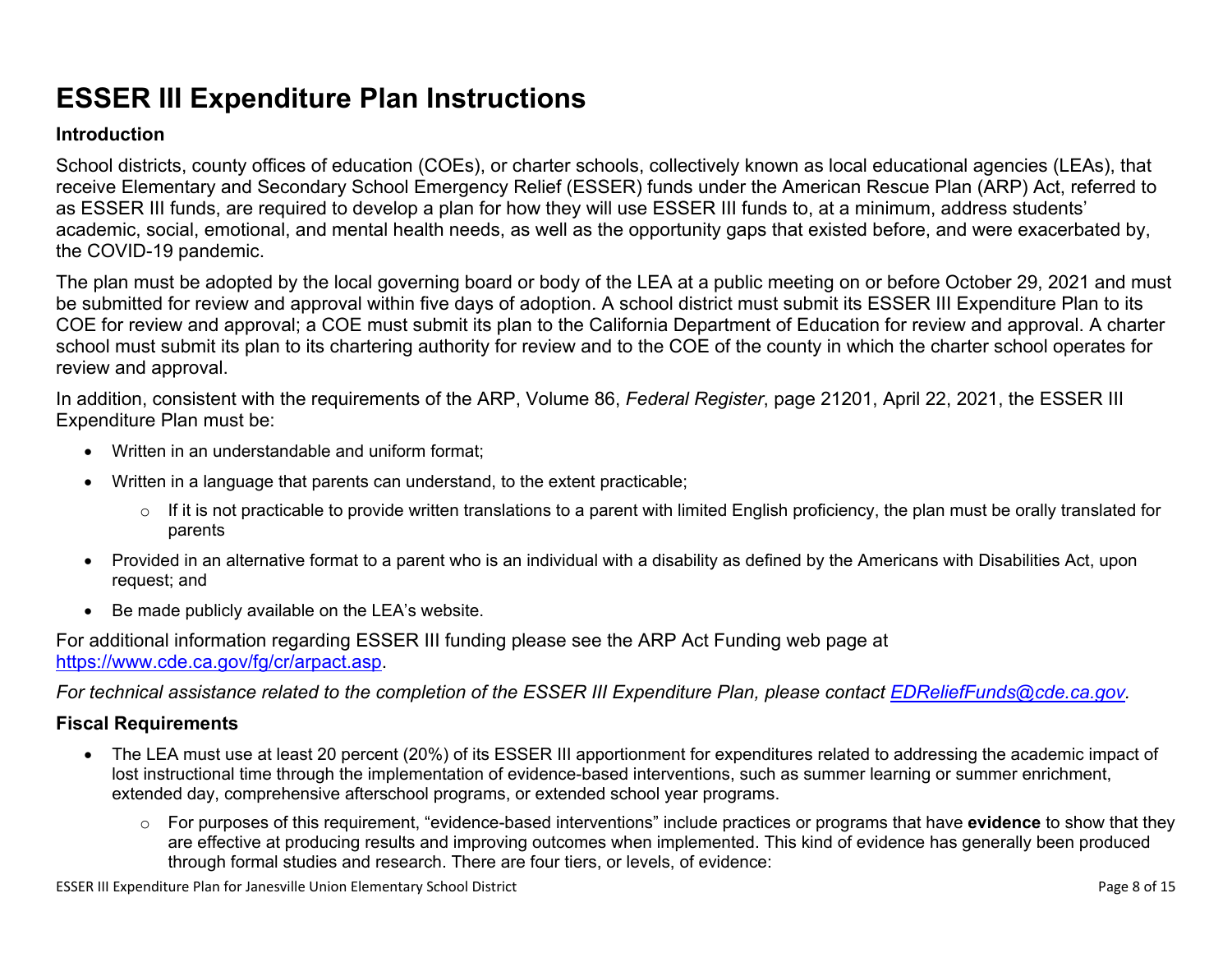- **Tier 1 – Strong Evidence**: the effectiveness of the practices or programs is supported by one or more well-designed and wellimplemented randomized control experimental studies.
- **Tier 2 – Moderate Evidence**: the effectiveness of the practices or programs is supported by one or more well-designed and wellimplemented quasi-experimental studies.
- **Tier 3 – Promising Evidence**: the effectiveness of the practices or programs is supported by one or more well-designed and wellimplemented correlational studies (with statistical controls for selection bias).
- **Tier 4 – Demonstrates a Rationale**: practices that have a well-defined logic model or theory of action, are supported by research, and have some effort underway by a State Educational Agency, LEA, or outside research organization to determine their effectiveness.
- o **For additional information please see the Evidence-Based Interventions Under the ESSA web page at** <https://www.cde.ca.gov/re/es/evidence.asp>**.**
- The LEA must use the remaining ESSER III funds consistent with section 2001(e)(2) of the ARP Act, including for:
	- $\circ$  Any activity authorized by the Elementary and Secondary Education Act (ESEA) of 1965;
	- $\circ$  Any activity authorized by the Individuals with Disabilities Education Act (IDEA);
	- o Any activity authorized by the Adult Education and Family Literacy Act;
	- $\circ$  Any activity authorized by the Carl D. Perkins Career and Technical Education Act of 2006;
	- $\circ$  Coordination of preparedness and response efforts of LEAs with State, local, Tribal, and territorial public health departments, and other relevant agencies, to improve coordinated responses among such entities to prevent, prepare for, and respond to COVID-19;
	- $\circ$  Activities to address the unique needs of low-income students, students with disabilities, English learners, racial and ethnic minorities, homeless students, and foster youth, including how outreach and service delivery will meet the needs of each population;
	- o Developing and implementing procedures and systems to improve the preparedness and response efforts of LEAs;
	- $\circ$  Training and professional development for staff of the LEA on sanitation and minimizing the spread of infectious diseases;
	- $\circ$  Purchasing supplies to sanitize and clean the facilities of an LEA, including buildings operated by such agency;
	- $\circ$  Planning for, coordinating, and implementing activities during long-term closures, including providing meals to eligible students, providing technology for online learning to all students, providing guidance for carrying out requirements under IDEA, and ensuring other educational services can continue to be provided consistent with all Federal, State, and local requirements;
	- $\circ$  Purchasing education technology (including hardware, software, and connectivity) for students who are served by the LEA that aids in regular and substantive educational interaction between students and their classroom instructors, including low-income students and children with disabilities, which may include assistive technology or adaptive equipment;
	- $\circ$  Providing mental health services and supports, including through the implementation of evidence-based full-service community schools;
	- o Planning and implementing activities related to summer learning and supplemental after school programs, including providing classroom instruction or online learning during the summer months and addressing the needs of underserved students;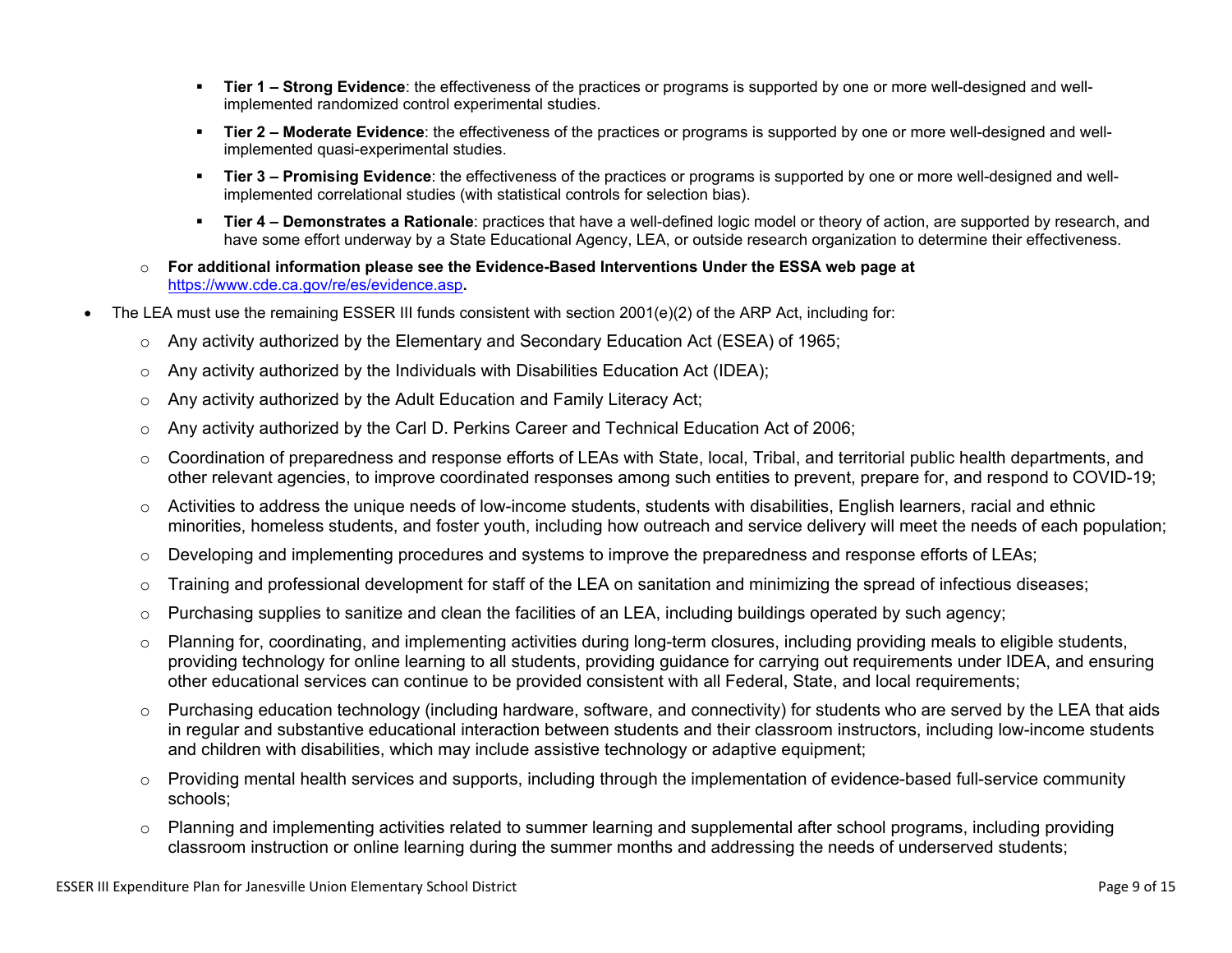- $\circ$  Addressing learning loss among students, including underserved students, by:
	- Administering and using high-quality assessments that are valid and reliable, to accurately assess students' academic progress and assist educators in meeting students' academic needs, including through differentiated instruction,
	- **IMPLEMENTER IMPLEMENT LIME STARK IMPLEMENT IMPLEMENT IMPLY** Implementing evidents,
	- Providing information and assistance to parents and families of how they can effectively support students, including in a distance learning environment, and
	- Tracking student attendance and improving student engagement in distance education;

**Note:** A definition of "underserved students" is provided in the Community Engagement section of the instructions.

- $\circ$  School facility repairs and improvements to enable operation of schools to reduce risks of virus transmission and exposure to environmental health hazards, and to support student health needs;
- $\circ$  Inspection, testing, maintenance, repair, replacement, and upgrade projects to improve the indoor air quality in school facilities, including mechanical and nonmechanical heating, ventilation, and air conditioning systems, filtering, purification and other air cleaning, fans, control systems, and window and door replacement;
- $\circ$  Developing strategies and implementing public health protocols including, to the greatest extent practicable, policies in line with guidance from the Centers for Disease Control and Prevention (CDC) for the reopening and operation of school facilities to effectively maintain the health and safety of students, educators, and other staff;
- $\circ$  Other activities that are necessary to maintain the operation of and continuity of services in LEAs and continuing to employ existing staff of the LEA.

#### <span id="page-9-0"></span>**Other LEA Plans Referenced in this Plan**

In developing the plan, the LEA has flexibility to include community input and/or actions included in other planning documents, such as the Local Control and Accountability Plan (LCAP) and/or the Expanded Learning Opportunities (ELO) Grant Plan, provided that the input and/or actions address the requirements of the ESSER III Expenditure Plan.

An LEA that chooses to utilize community input and/or actions from other planning documents must provide the name of the plan(s) referenced by the LEA and a description of where the plan(s) may be accessed by the public (such as a link to a web page or the street address of where the plan(s) are available) in the table. The LEA may add or delete rows from the table as necessary.

An LEA that chooses not to utilize community input and/or actions from other planning documents may provide a response of "Not Applicable" in the table.

#### <span id="page-9-1"></span>**Summary of Expenditures**

The Summary of Expenditures table provides an overview of the ESSER III funding received by the LEA and how the LEA plans to use its ESSER III funds to support the strategies and interventions being implemented by the LEA.

#### **Instructions**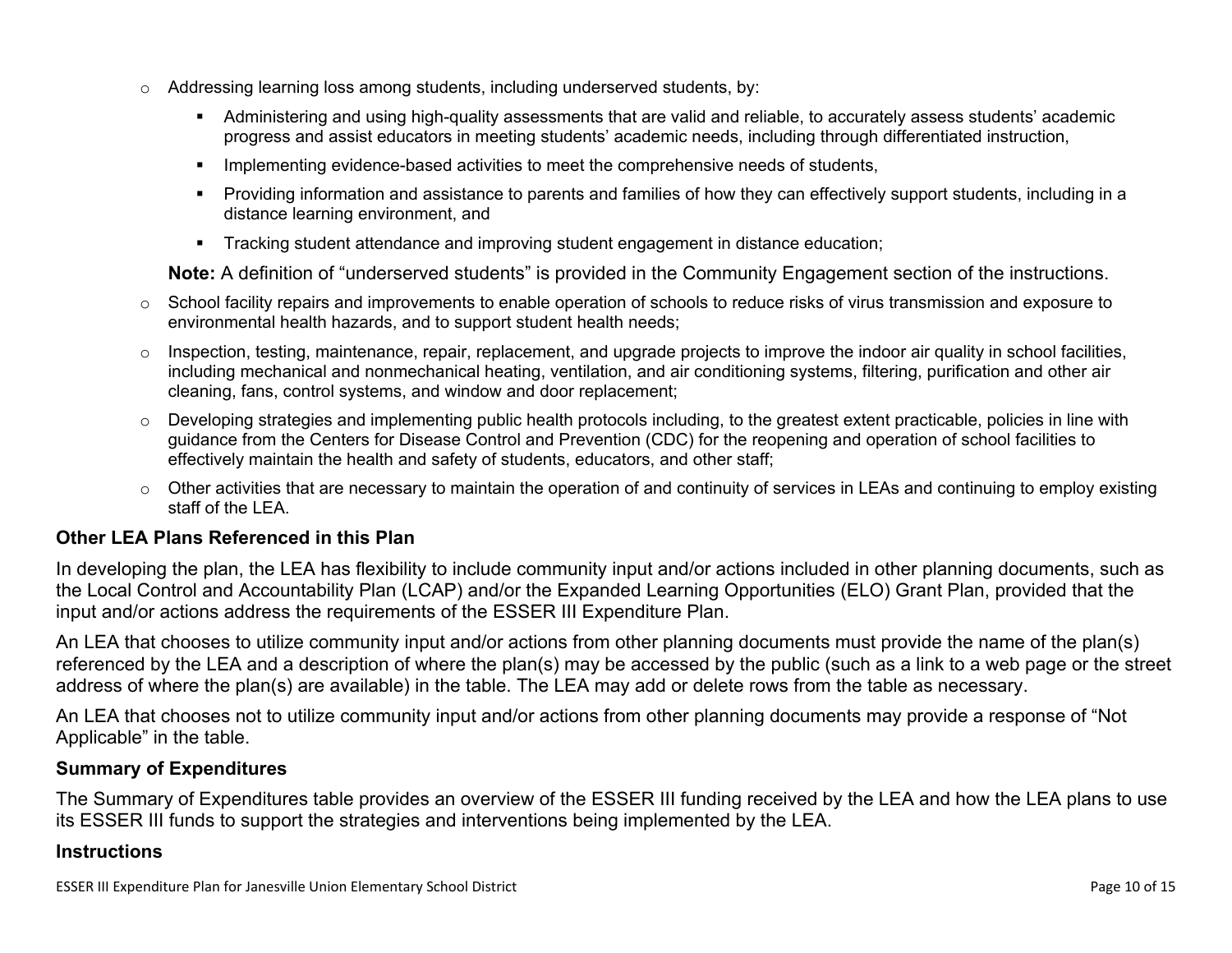For the 'Total ESSER III funds received by the LEA,' provide the total amount of ESSER III funds received by the LEA.

In the Total Planned ESSER III Expenditures column of the table, provide the amount of ESSER III funds being used to implement the actions identified in the applicable plan sections.

For the 'Total ESSER III funds included in this plan,' provide the total amount of ESSER III funds being used to implement actions in the plan.

#### <span id="page-10-0"></span>**Community Engagement**

#### **Purpose and Requirements**

An LEA's decisions about how to use its ESSER III funds will directly impact the students, families, and the local community, and thus the LEA's plan must be tailored to the specific needs faced by students and schools. These community members will have significant insight into what prevention and mitigation strategies should be pursued to keep students and staff safe, as well as how the various COVID–19 prevention and mitigation strategies impact teaching, learning, and day-to-day school experiences.

An LEA must engage in meaningful consultation with the following community members, as applicable to the LEA:

- Students:
- Families, including families that speak languages other than English;
- School and district administrators, including special education administrators;
- Teachers, principals, school leaders, other educators, school staff, and local bargaining units, as applicable.

"Meaningful consultation" with the community includes considering the perspectives and insights of each of the required community members in identifying the unique needs of the LEA, especially related to the effects of the COVID-19 pandemic. Comprehensive strategic planning will utilize these perspectives and insights to determine the most effective strategies and interventions to address these needs through the programs and services the LEA implements with its ESSER III funds.

Additionally, an LEA must engage in meaningful consultation with the following groups to the extent that they are present or served in the LEA:

- Tribes;
- Civil rights organizations, including disability rights organizations (e.g. the American Association of People with Disabilities, the American Civil Liberties Union, National Association for the Advancement of Colored People, etc.); and
- Individuals or advocates representing the interests of children with disabilities, English learners, homeless students, foster youth, migratory students, children who are incarcerated, and other underserved students.
	- o For purposes of this requirement "underserved students" include:
		- **Students who are low-income:**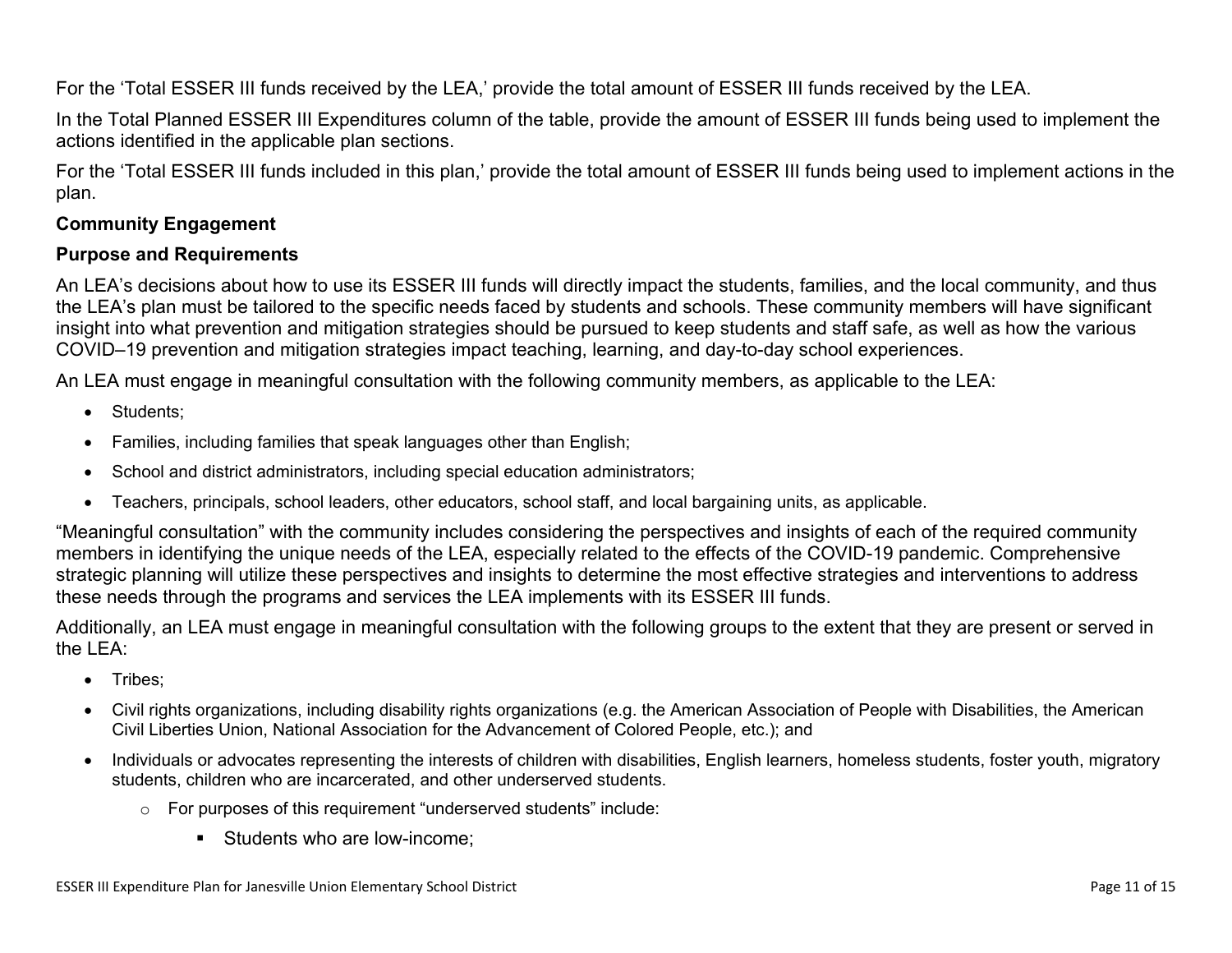- Students who are English learners;
- Students of color:
- Students who are foster youth;
- Homeless students;
- **Students with disabilities: and**
- **Migratory students.**

LEAs are also encouraged to engage with community partners, expanded learning providers, and other community organizations in developing the plan.

Information and resources that support effective community engagement may be found under *Resources* on the following web page of the CDE's website: <https://www.cde.ca.gov/re/lc>.

#### **Instructions**

In responding to the following prompts, the LEA may reference or include input provided by community members during the development of existing plans, including the LCAP and/or the ELO Grant Plan, to the extent that the input is applicable to the requirements of the ESSER III Expenditure Plan. Descriptions provided should include sufficient detail yet be sufficiently succinct to promote a broad understanding among the LEA's local community.

#### A description of the efforts made by the LEA to meaningfully consult with its required community members and the **opportunities provided by the LEA for public input in the development of the plan.**

A sufficient response to this prompt will describe how the LEA sought to meaningfully consult with its required community members in the development of the plan, how the LEA promoted the opportunities for community engagement, and the opportunities that the LEA provided for input from the public at large into the development of the plan.

As noted above, a description of "meaningful consultation" with the community will include an explanation of how the LEA has considered the perspectives and insights of each of the required community members in identifying the unique needs of the LEA, especially related to the effects of the COVID-19 pandemic.

#### **A description of the how the development of the plan was influenced by community input.**

A sufficient response to this prompt will provide clear, specific information about how input from community members and the public at large was considered in the development of the LEA's plan for its use of ESSER III funds. This response must describe aspects of the ESSER III Expenditure Plan that were influenced by or developed in response to input from community members.

- For the purposes of this prompt, "aspects" may include:
	- Prevention and mitigation strategies to continuously and safely operate schools for in-person learning;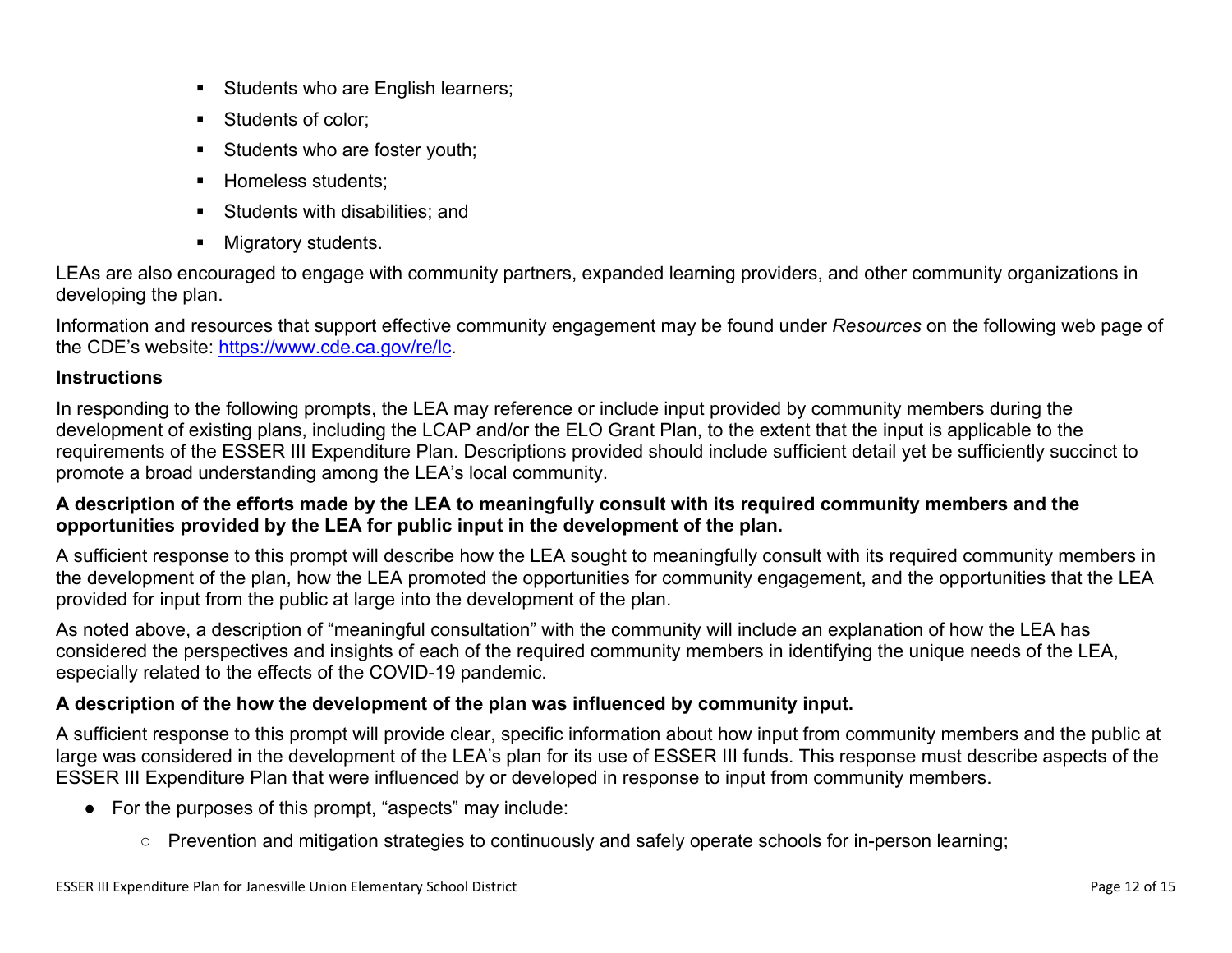- Strategies to address the academic impact of lost instructional time through implementation of evidence-based interventions (e.g. summer learning or summer enrichment, extended day, comprehensive afterschool programs, or extended school year programs);
- Any other strategies or activities implemented with the LEA's ESSER III fund apportionment consistent with section 2001(e)(2) of the ARP Act; and
- Progress monitoring to ensure interventions address the academic, social, emotional, and mental health needs for all students, especially those students disproportionately impacted by COVID-19

For additional information and guidance, please see the U.S. Department of Education's Roadmap to Reopening Safely and Meeting All Students' Needs Document, available here: [https://www2.ed.gov/documents/coronavirus/reopening-2.pdf.](https://www2.ed.gov/documents/coronavirus/reopening-2.pdf)

#### <span id="page-12-0"></span>**Planned Actions and Expenditures**

#### **Purpose and Requirements**

As noted in the Introduction, an LEA receiving ESSER III funds is required to develop a plan to use its ESSER III funds to, at a minimum, address students' academic, social, emotional, and mental health needs, as well as the opportunity gaps that existed before, and were exacerbated by, the COVID-19 pandemic.

#### **Instructions**

An LEA has the flexibility to include actions described in existing plans, including the LCAP and/or ELO Grant Plan, to the extent that the action(s) address the requirements of the ESSER III Expenditure Plan. When including action(s) from other plans, the LEA must describe how the action(s) included in the ESSER III Expenditure Plan supplement the work described in the plan being referenced. The LEA must specify the amount of ESSER III funds that it intends to use to implement the action(s); these ESSER III funds must be in addition to any funding for those action(s) already included in the plan(s) referenced by the LEA. Descriptions of actions provided should include sufficient detail yet be sufficiently succinct to promote a broad understanding among the LEA's local community.

#### <span id="page-12-1"></span>**Strategies for Continuous and Safe In-Person Learning**

Provide the total amount of funds being used to implement actions related to Continuous and Safe In-Person Learning, then complete the table as follows:

- If the action(s) are included in another plan, identify the plan and provide the applicable goal and/or action number from the plan. If the action(s) are not included in another plan, write "N/A".
- Provide a short title for the  $action(s)$ .
- Provide a description of the action(s) the LEA will implement using ESSER III funds for prevention and mitigation strategies that are, to the greatest extent practicable, in line with the most recent CDC guidance, in order to continuously and safely operate schools for in-person learning.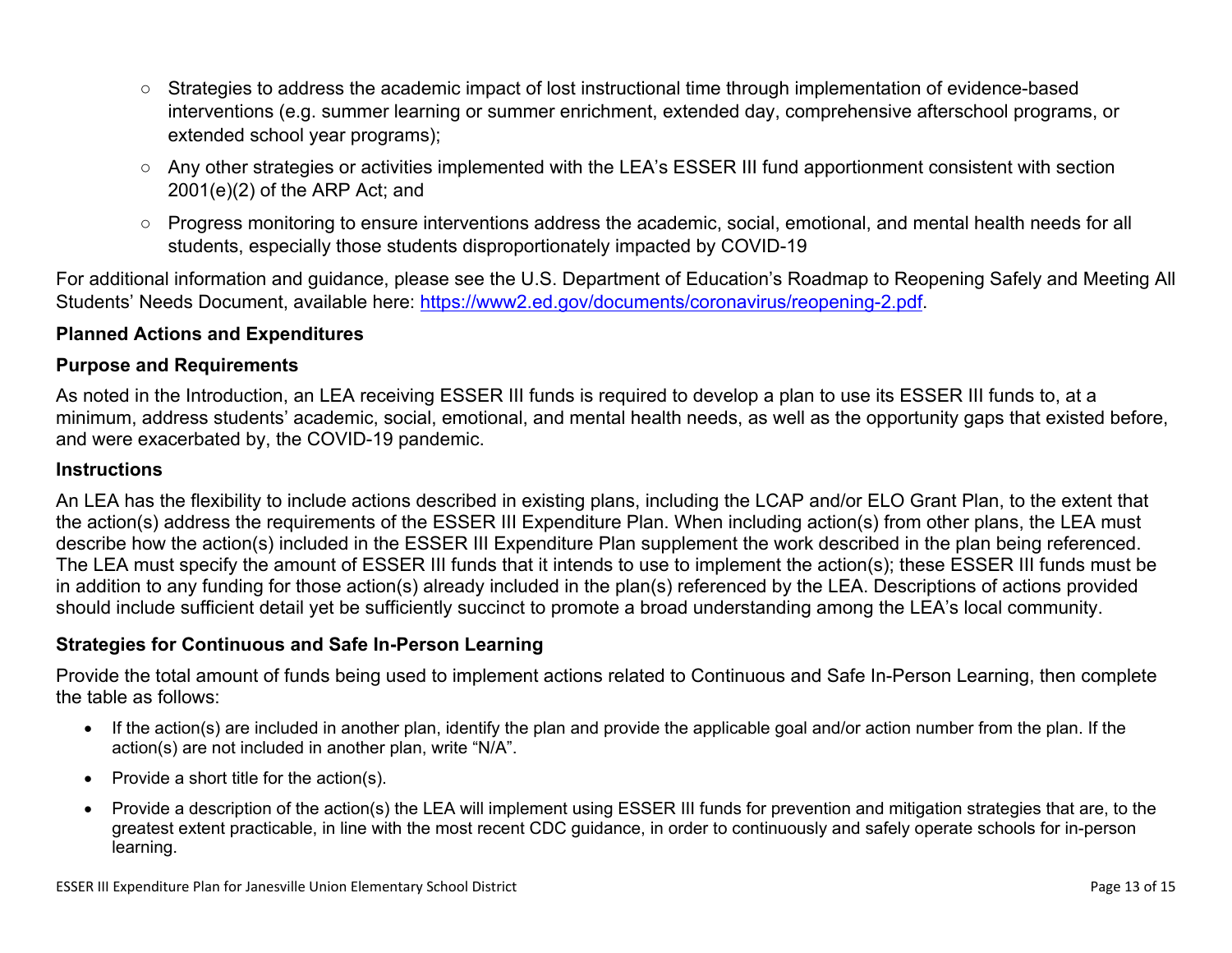Specify the amount of ESSER III funds the LEA plans to expend to implement the action(s); these ESSER III funds must be in addition to any funding for those action(s) already included in the plan(s) referenced by the LEA.

#### <span id="page-13-0"></span>**Addressing the Impact of Lost Instructional Time**

As a reminder, the LEA must use not less than 20 percent of its ESSER III funds to address the academic impact of lost instructional time. Provide the total amount of funds being used to implement actions related to addressing the impact of lost instructional time, then complete the table as follows:

- If the action(s) are included in another plan, identify the plan and provide the applicable goal and/or action number from the plan. If the action(s) are not included in another plan, write "N/A".
- Provide a short title for the  $action(s)$ .
- Provide a description of the action(s) the LEA will implement using ESSER III funds to address the academic impact of lost instructional time through the implementation of evidence-based interventions, such as summer learning or summer enrichment, extended day, comprehensive afterschool programs, or extended school year programs.
- Specify the amount of ESSER III funds the LEA plans to expend to implement the action(s); these ESSER III funds must be in addition to any funding for those action(s) already included in the plan(s) referenced by the LEA.

#### <span id="page-13-1"></span>**Use of Any Remaining Funds**

After completing the Strategies for Continuous and Safe In-Person Learning and the Addressing the Impact of Lost Instructional Time portions of the plan, the LEA may use any remaining ESSER III funds to implement additional actions to address students' academic, social, emotional, and mental health needs, as well as to address opportunity gaps, consistent with the allowable uses identified above in the Fiscal Requirements section of the Instructions. LEAs choosing to use ESSER III funds in this manner must provide the total amount of funds being used to implement actions with any remaining ESSER III funds, then complete the table as follows:

- If the action(s) are included in another plan, identify the plan and provide the applicable goal and/or action number from the plan. If the action(s) are not included in another plan, write "N/A".
- Provide a short title for the  $action(s)$ .
- Provide a description of any additional action(s) the LEA will implement to address students' academic, social, emotional, and mental health needs, as well as to address opportunity gaps, consistent with the allowable uses identified above in the Fiscal Requirements section of the Instructions. If an LEA has allocated its entire apportionment of ESSER III funds to strategies for continuous and safe in-person learning and/or to addressing the impact of lost instructional time, the LEA may indicate that it is not implementing additional actions.
- Specify the amount of ESSER III funds the LEA plans to expend to implement the action(s); these ESSER III funds must be in addition to any funding for those action(s) already included in the plan(s) referenced by the LEA. If the LEA it is not implementing additional actions the LEA must indicate "\$0".

#### <span id="page-13-2"></span>**Ensuring Interventions are Addressing Student Needs**